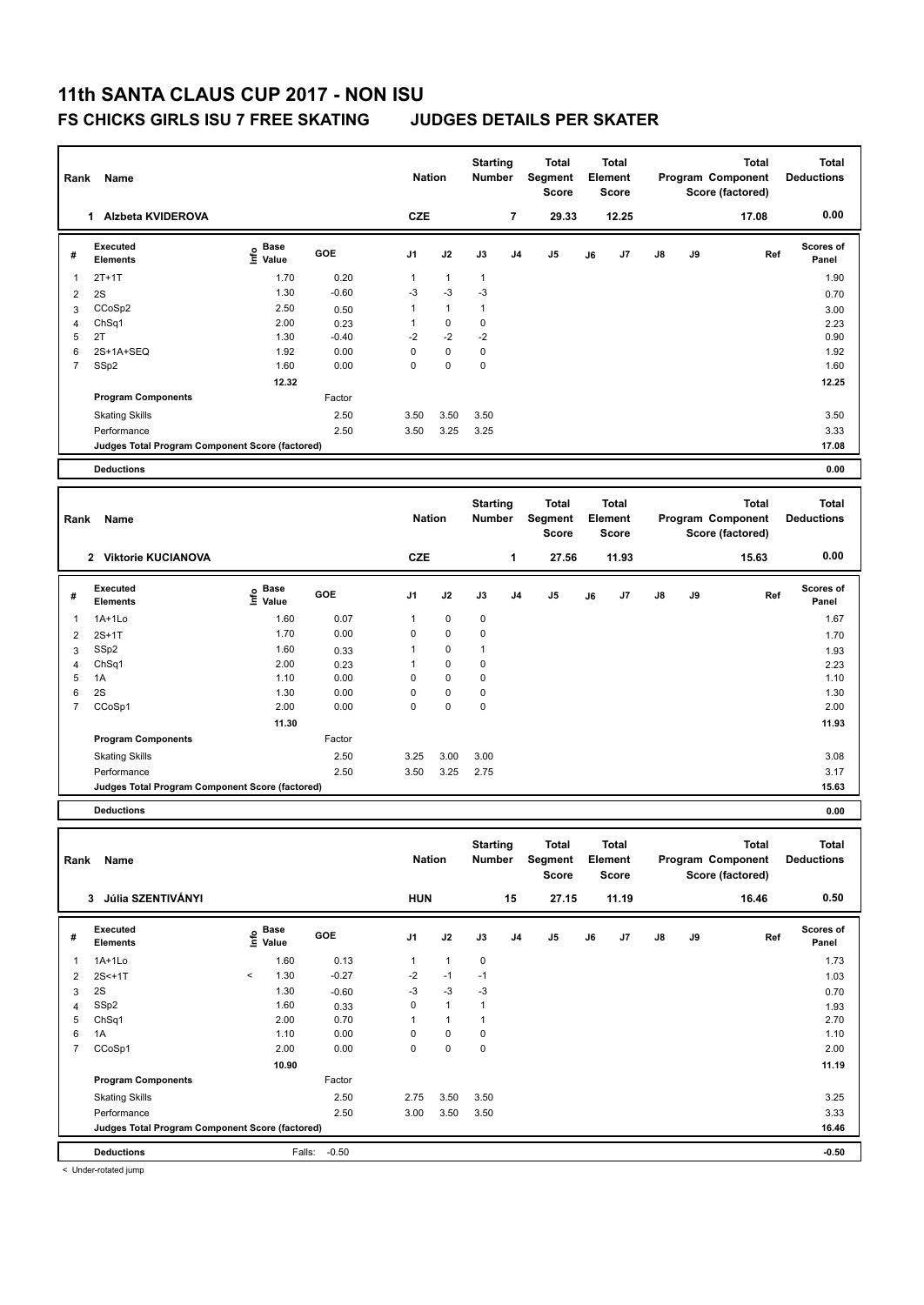### **FS CHICKS GIRLS ISU 7 FREE SKATING JUDGES DETAILS PER SKATER**

| Rank | Name<br>4 Denisa ADAMKOVICOVÁ                   |          |                           |         |                | <b>Nation</b> | <b>Starting</b><br><b>Number</b> |                | Total<br>Segment<br>Score |    | <b>Total</b><br>Element<br><b>Score</b> |               |    | <b>Total</b><br>Program Component<br>Score (factored) | Total<br><b>Deductions</b> |
|------|-------------------------------------------------|----------|---------------------------|---------|----------------|---------------|----------------------------------|----------------|---------------------------|----|-----------------------------------------|---------------|----|-------------------------------------------------------|----------------------------|
|      |                                                 |          |                           |         | <b>SVK</b>     |               |                                  | 18             | 26.95                     |    | 12.37                                   |               |    | 14.58                                                 | 0.00                       |
| #    | Executed<br><b>Elements</b>                     |          | Base<br>e Base<br>⊆ Value | GOE     | J <sub>1</sub> | J2            | J3                               | J <sub>4</sub> | J <sub>5</sub>            | J6 | J7                                      | $\mathsf{J}8$ | J9 | Ref                                                   | Scores of<br>Panel         |
| 1    | 1A+1Lo                                          |          | 1.60                      | 0.00    | 0              | $\mathbf 0$   | $\mathbf 0$                      |                |                           |    |                                         |               |    |                                                       | 1.60                       |
| 2    | $2S+1T$                                         |          | 1.70                      | 0.00    | 0              | $\mathbf 0$   | $\mathbf 0$                      |                |                           |    |                                         |               |    |                                                       | 1.70                       |
| 3    | CSS <sub>p2</sub>                               |          | 2.30                      | 0.17    | 0              | $\pmb{0}$     | 1                                |                |                           |    |                                         |               |    |                                                       | 2.47                       |
| 4    | ChSq1                                           |          | 2.00                      | 0.00    | 0              | $\mathbf 0$   | 0                                |                |                           |    |                                         |               |    |                                                       | 2.00                       |
| 5    | 2S                                              |          | 1.30                      | 0.00    | 0              | $\mathbf 0$   | 0                                |                |                           |    |                                         |               |    |                                                       | 1.30                       |
| 6    | 2T <                                            | $\hat{}$ | 0.90                      | $-0.27$ | $-1$           | $-1$          | $-2$                             |                |                           |    |                                         |               |    |                                                       | 0.63                       |
| 7    | CCoSp2                                          |          | 2.50                      | 0.17    | 0              | $\mathbf 0$   | 1                                |                |                           |    |                                         |               |    |                                                       | 2.67                       |
|      |                                                 |          | 12.30                     |         |                |               |                                  |                |                           |    |                                         |               |    |                                                       | 12.37                      |
|      | <b>Program Components</b>                       |          |                           | Factor  |                |               |                                  |                |                           |    |                                         |               |    |                                                       |                            |
|      | <b>Skating Skills</b>                           |          |                           | 2.50    | 2.50           | 2.50          | 3.50                             |                |                           |    |                                         |               |    |                                                       | 2.83                       |
|      | Performance                                     |          |                           | 2.50    | 2.50           | 2.75          | 3.75                             |                |                           |    |                                         |               |    |                                                       | 3.00                       |
|      | Judges Total Program Component Score (factored) |          |                           |         |                |               |                                  |                |                           |    |                                         |               |    |                                                       | 14.58                      |
|      | <b>Deductions</b>                               |          |                           |         |                |               |                                  |                |                           |    |                                         |               |    |                                                       | 0.00                       |

< Under-rotated jump

| Rank | Name<br><b>Chiara LOIBNER</b><br>5              |         |               |         |                | <b>Nation</b> | <b>Starting</b><br><b>Number</b> |                | Total<br>Segment<br><b>Score</b> |    | <b>Total</b><br>Element<br><b>Score</b> |               |    | <b>Total</b><br>Program Component<br>Score (factored) | <b>Total</b><br><b>Deductions</b> |
|------|-------------------------------------------------|---------|---------------|---------|----------------|---------------|----------------------------------|----------------|----------------------------------|----|-----------------------------------------|---------------|----|-------------------------------------------------------|-----------------------------------|
|      |                                                 |         |               |         | <b>AUT</b>     |               |                                  | 19             | 26.52                            |    | 9.22                                    |               |    | 17.30                                                 | 0.00                              |
| #    | Executed<br><b>Elements</b>                     | ۴       | Base<br>Value | GOE     | J <sub>1</sub> | J2            | J3                               | J <sub>4</sub> | J <sub>5</sub>                   | J6 | J7                                      | $\mathsf{J}8$ | J9 | Ref                                                   | <b>Scores of</b><br>Panel         |
| 1    | 2Fe<                                            | e       | 1.30          | $-0.50$ | $-2$           | $-1$          | $-2$                             |                |                                  |    |                                         |               |    |                                                       | 0.80                              |
| 2    | $1A+2T$                                         |         | 2.40          | 0.00    | 0              | $\mathbf 0$   | 0                                |                |                                  |    |                                         |               |    |                                                       | 2.40                              |
| 3    | CSS <sub>p2</sub>                               |         | 2.30          | 0.50    | 1              | $\mathbf{1}$  |                                  |                |                                  |    |                                         |               |    |                                                       | 2.80                              |
| 4    | 2Lo<+1A+SEQ                                     | $\prec$ | 1.92          | $-0.50$ | $-2$           | $-2$          | $-1$                             |                |                                  |    |                                         |               |    |                                                       | 1.42                              |
| 5    | 2Lz                                             |         | 2.10          | $-0.30$ | $-1$           | $-1$          | $-1$                             |                |                                  |    |                                         |               |    |                                                       | 1.80                              |
| 6    | ChSq                                            |         | 0.00          | 0.00    |                |               |                                  |                |                                  |    |                                         |               |    |                                                       | 0.00                              |
| 7    | CoSp                                            |         | 0.00          | 0.00    |                |               |                                  |                |                                  |    |                                         |               |    |                                                       | 0.00                              |
|      |                                                 |         | 10.02         |         |                |               |                                  |                |                                  |    |                                         |               |    |                                                       | 9.22                              |
|      | <b>Program Components</b>                       |         |               | Factor  |                |               |                                  |                |                                  |    |                                         |               |    |                                                       |                                   |
|      | <b>Skating Skills</b>                           |         |               | 2.50    | 3.25           | 3.50          | 3.75                             |                |                                  |    |                                         |               |    |                                                       | 3.50                              |
|      | Performance                                     |         |               | 2.50    | 3.50           | 3.25          | 3.50                             |                |                                  |    |                                         |               |    |                                                       | 3.42                              |
|      | Judges Total Program Component Score (factored) |         |               |         |                |               |                                  |                |                                  |    |                                         |               |    |                                                       | 17.30                             |
|      | <b>Deductions</b>                               |         |               |         |                |               |                                  |                |                                  |    |                                         |               |    |                                                       | 0.00                              |

< Under-rotated jump e Wrong edge

| Rank           | Name                                            |         | <b>Nation</b>                    |         | <b>Starting</b><br><b>Number</b> |                | <b>Total</b><br>Segment<br><b>Score</b> |                | <b>Total</b><br>Element<br>Score |    |                | <b>Total</b><br>Program Component<br>Score (factored) | <b>Total</b><br><b>Deductions</b> |       |                           |
|----------------|-------------------------------------------------|---------|----------------------------------|---------|----------------------------------|----------------|-----------------------------------------|----------------|----------------------------------|----|----------------|-------------------------------------------------------|-----------------------------------|-------|---------------------------|
|                | 6 Iryna SKLIAR                                  |         |                                  |         | <b>UKR</b>                       |                |                                         | 5              | 23.01                            |    | 7.95           |                                                       |                                   | 16.06 | 1.00                      |
| #              | Executed<br><b>Elements</b>                     |         | <b>Base</b><br>e Base<br>⊆ Value | GOE     | J <sub>1</sub>                   | J2             | J3                                      | J <sub>4</sub> | J5                               | J6 | J <sub>7</sub> | J8                                                    | J9                                | Ref   | <b>Scores of</b><br>Panel |
|                | 2F<+SEQ+1T*                                     | $\star$ | 1.12                             | $-0.90$ | $-3$                             | $-3$           | $-3$                                    |                |                                  |    |                |                                                       |                                   |       | 0.22                      |
| 2              | 1A                                              |         | 1.10                             | 0.13    | 1                                | $\mathbf{1}$   | 0                                       |                |                                  |    |                |                                                       |                                   |       | 1.23                      |
| 3              | 2F<                                             | $\prec$ | 1.40                             | $-0.90$ | -3                               | $-3$           | -3                                      |                |                                  |    |                |                                                       |                                   |       | 0.50                      |
| 4              | CCoSp2V                                         |         | 2.00                             | 0.00    | 0                                | $\mathbf 0$    | 0                                       |                |                                  |    |                |                                                       |                                   |       | 2.00                      |
| 5              | ChSq                                            |         | 0.00                             | 0.00    | ٠                                |                |                                         |                |                                  |    |                |                                                       |                                   |       | 0.00                      |
| 6              | FCSp1                                           |         | 1.90                             | 0.50    |                                  | $\overline{1}$ |                                         |                |                                  |    |                |                                                       |                                   |       | 2.40                      |
| $\overline{7}$ | 2Lo<+1T                                         | $\prec$ | 1.70                             | $-0.10$ | $-1$                             | $\mathbf 0$    | 0                                       |                |                                  |    |                |                                                       |                                   |       | 1.60                      |
|                |                                                 |         | 9.22                             |         |                                  |                |                                         |                |                                  |    |                |                                                       |                                   |       | 7.95                      |
|                | <b>Program Components</b>                       |         |                                  | Factor  |                                  |                |                                         |                |                                  |    |                |                                                       |                                   |       |                           |
|                | <b>Skating Skills</b>                           |         |                                  | 2.50    | 3.25                             | 3.25           | 3.25                                    |                |                                  |    |                |                                                       |                                   |       | 3.25                      |
|                | Performance                                     |         |                                  | 2.50    | 3.00                             | 3.25           | 3.25                                    |                |                                  |    |                |                                                       |                                   |       | 3.17                      |
|                | Judges Total Program Component Score (factored) |         |                                  |         |                                  |                |                                         |                |                                  |    |                |                                                       |                                   |       | 16.06                     |
|                | <b>Deductions</b>                               |         | Falls:                           | $-1.00$ |                                  |                |                                         |                |                                  |    |                |                                                       |                                   |       | $-1.00$                   |

< Under-rotated jump \* Invalid element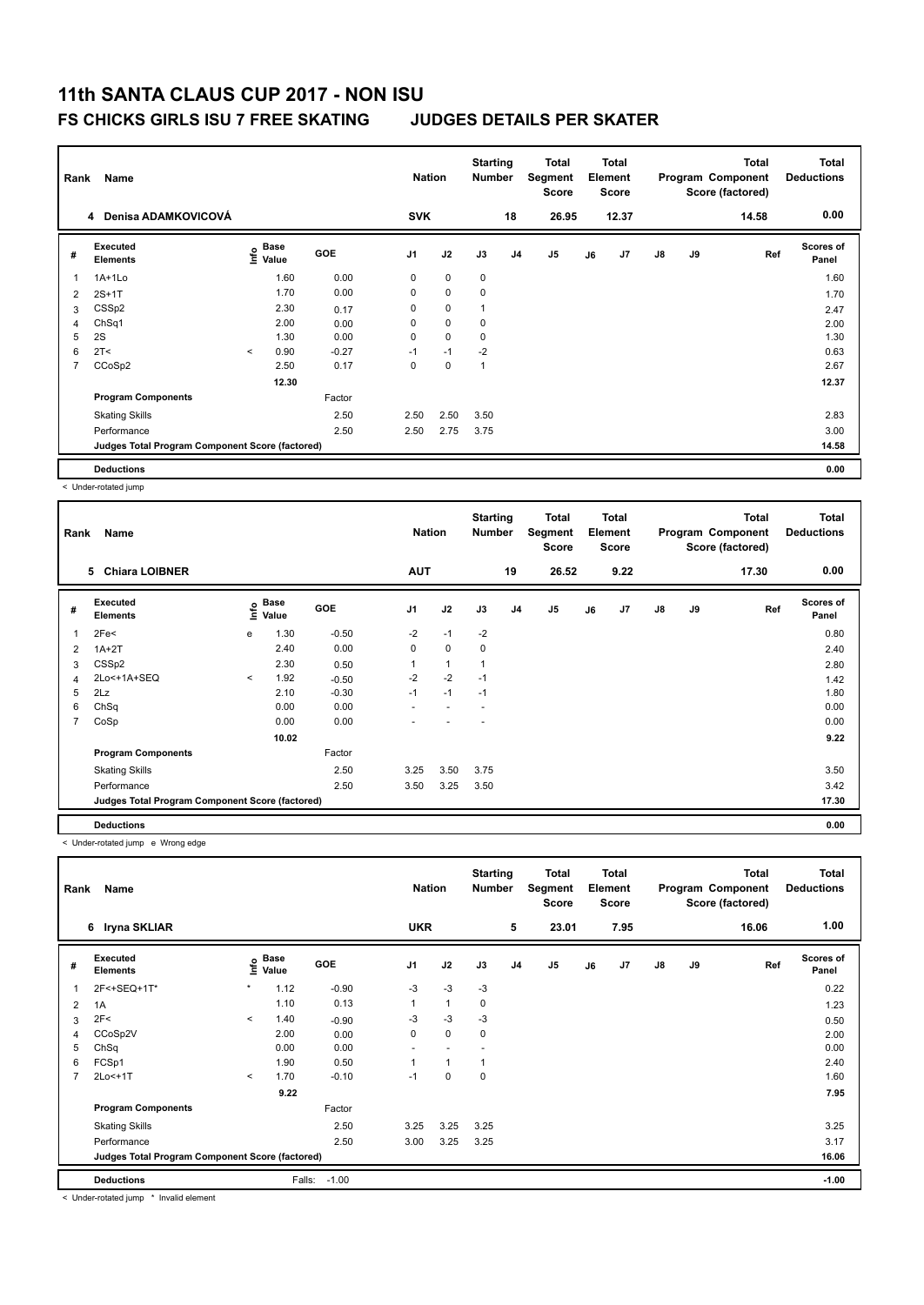### **FS CHICKS GIRLS ISU 7 FREE SKATING JUDGES DETAILS PER SKATER**

| Rank           | Name<br>7 Chiara SNOPEKOVA                      |         |                           |         |                | <b>Nation</b>            | <b>Starting</b><br><b>Number</b> |                | Total<br>Segment<br>Score |    | <b>Total</b><br>Element<br><b>Score</b> |               |    | <b>Total</b><br>Program Component<br>Score (factored) | <b>Total</b><br><b>Deductions</b> |
|----------------|-------------------------------------------------|---------|---------------------------|---------|----------------|--------------------------|----------------------------------|----------------|---------------------------|----|-----------------------------------------|---------------|----|-------------------------------------------------------|-----------------------------------|
|                |                                                 |         |                           |         | <b>SVK</b>     |                          |                                  | 9              | 22.49                     |    | 9.56                                    |               |    | 12.93                                                 | 0.00                              |
| #              | Executed<br><b>Elements</b>                     |         | Base<br>e Base<br>⊆ Value | GOE     | J <sub>1</sub> | J2                       | J3                               | J <sub>4</sub> | J <sub>5</sub>            | J6 | J7                                      | $\mathsf{J}8$ | J9 | Ref                                                   | Scores of<br>Panel                |
| 1              | $1A+1T$                                         |         | 1.50                      | $-0.07$ | 0              | $-1$                     | $\mathbf 0$                      |                |                           |    |                                         |               |    |                                                       | 1.43                              |
| 2              | 2S                                              |         | 1.30                      | $-0.40$ | $-2$           | $-2$                     | $-2$                             |                |                           |    |                                         |               |    |                                                       | 0.90                              |
| 3              | ChSq                                            |         | 0.00                      | 0.00    |                | $\overline{\phantom{a}}$ |                                  |                |                           |    |                                         |               |    |                                                       | 0.00                              |
| 4              | CSS <sub>p2</sub>                               |         | 2.30                      | $-0.10$ | $-1$           | $\mathbf 0$              | 0                                |                |                           |    |                                         |               |    |                                                       | 2.20                              |
| 5              | $2S<+1Lo$                                       | $\prec$ | 1.40                      | $-0.13$ | $-1$           | $\mathbf 0$              | $-1$                             |                |                           |    |                                         |               |    |                                                       | 1.27                              |
| 6              | 1A                                              |         | 1.10                      | $-0.07$ | 0              | $-1$                     | 0                                |                |                           |    |                                         |               |    |                                                       | 1.03                              |
| $\overline{7}$ | CCoSp2                                          |         | 2.50                      | 0.23    | $-1$           | 1                        | 1                                |                |                           |    |                                         |               |    |                                                       | 2.73                              |
|                |                                                 |         | 10.10                     |         |                |                          |                                  |                |                           |    |                                         |               |    |                                                       | 9.56                              |
|                | <b>Program Components</b>                       |         |                           | Factor  |                |                          |                                  |                |                           |    |                                         |               |    |                                                       |                                   |
|                | <b>Skating Skills</b>                           |         |                           | 2.50    | 2.50           | 2.50                     | 2.50                             |                |                           |    |                                         |               |    |                                                       | 2.50                              |
|                | Performance                                     |         |                           | 2.50    | 2.75           | 2.50                     | 2.75                             |                |                           |    |                                         |               |    |                                                       | 2.67                              |
|                | Judges Total Program Component Score (factored) |         |                           |         |                |                          |                                  |                |                           |    |                                         |               |    |                                                       | 12.93                             |
|                | <b>Deductions</b>                               |         |                           |         |                |                          |                                  |                |                           |    |                                         |               |    |                                                       | 0.00                              |

< Under-rotated jump

| Rank | Name                                            |              | <b>Nation</b>                        |         | <b>Starting</b><br><b>Number</b> |                          | Total<br>Segment<br><b>Score</b> |                | <b>Total</b><br>Element<br><b>Score</b> |    |      | <b>Total</b><br>Program Component<br>Score (factored) | Total<br><b>Deductions</b> |       |                    |
|------|-------------------------------------------------|--------------|--------------------------------------|---------|----------------------------------|--------------------------|----------------------------------|----------------|-----------------------------------------|----|------|-------------------------------------------------------|----------------------------|-------|--------------------|
|      | Michaela PINKOVA<br>8                           |              |                                      |         | <b>CZE</b>                       |                          |                                  | 12             | 21.96                                   |    | 8.20 |                                                       |                            | 13.76 | 0.00               |
| #    | <b>Executed</b><br><b>Elements</b>              |              | Base<br>e <sup>Base</sup><br>⊆ Value | GOE     | J <sub>1</sub>                   | J2                       | J3                               | J <sub>4</sub> | J5                                      | J6 | J7   | $\mathsf{J}8$                                         | J9                         | Ref   | Scores of<br>Panel |
| 1    | ChSq                                            |              | 0.00                                 | 0.00    | $\overline{\phantom{0}}$         | $\overline{\phantom{a}}$ | $\overline{\phantom{a}}$         |                |                                         |    |      |                                                       |                            |       | 0.00               |
| 2    | 2S                                              |              | 1.30                                 | $-0.27$ | $-2$                             | $-1$                     | $-1$                             |                |                                         |    |      |                                                       |                            |       | 1.03               |
| 3    | CCoSp1                                          |              | 2.00                                 | 0.00    | 0                                | $\mathbf 0$              | 0                                |                |                                         |    |      |                                                       |                            |       | 2.00               |
| 4    | $1A+1T$                                         |              | 1.50                                 | $-0.13$ | $-1$                             | $-1$                     | 0                                |                |                                         |    |      |                                                       |                            |       | 1.37               |
| 5    | CSS <sub>p2</sub>                               |              | 2.30                                 | 0.00    | 0                                | $\mathbf 0$              | 0                                |                |                                         |    |      |                                                       |                            |       | 2.30               |
| 6    | $1A+1T$                                         |              | 1.50                                 | 0.00    | 0                                | $\mathbf 0$              | 0                                |                |                                         |    |      |                                                       |                            |       | 1.50               |
|      | 2S*+REP                                         | $\pmb{\ast}$ | 0.00                                 | 0.00    |                                  |                          |                                  |                |                                         |    |      |                                                       |                            |       | 0.00               |
|      |                                                 |              | 8.60                                 |         |                                  |                          |                                  |                |                                         |    |      |                                                       |                            |       | 8.20               |
|      | <b>Program Components</b>                       |              |                                      | Factor  |                                  |                          |                                  |                |                                         |    |      |                                                       |                            |       |                    |
|      | <b>Skating Skills</b>                           |              |                                      | 2.50    | 3.00                             | 2.75                     | 2.75                             |                |                                         |    |      |                                                       |                            |       | 2.83               |
|      | Performance                                     |              |                                      | 2.50    | 2.75                             | 2.50                     | 2.75                             |                |                                         |    |      |                                                       |                            |       | 2.67               |
|      | Judges Total Program Component Score (factored) |              |                                      |         |                                  |                          |                                  |                |                                         |    |      |                                                       |                            |       | 13.76              |
|      | <b>Deductions</b>                               |              |                                      |         |                                  |                          |                                  |                |                                         |    |      |                                                       |                            |       | 0.00               |

\* Invalid element REP Jump repetition

|                | Name<br>Rank<br>Anastasiia SEMENCHENKO<br>9     |    |                                   |            |                | <b>Nation</b> | <b>Starting</b><br><b>Number</b> |                | Total<br>Segment<br><b>Score</b> |    | <b>Total</b><br>Element<br><b>Score</b> |               |    | <b>Total</b><br>Program Component<br>Score (factored) | <b>Total</b><br><b>Deductions</b> |
|----------------|-------------------------------------------------|----|-----------------------------------|------------|----------------|---------------|----------------------------------|----------------|----------------------------------|----|-----------------------------------------|---------------|----|-------------------------------------------------------|-----------------------------------|
|                |                                                 |    |                                   |            | <b>UKR</b>     |               |                                  | $\overline{2}$ | 20.27                            |    | 8.17                                    |               |    | 12.10                                                 | 0.00                              |
| #              | Executed<br><b>Elements</b>                     |    | <b>Base</b><br>$\frac{e}{2}$ Base | <b>GOE</b> | J <sub>1</sub> | J2            | J3                               | J <sub>4</sub> | J <sub>5</sub>                   | J6 | J7                                      | $\mathsf{J}8$ | J9 | Ref                                                   | <b>Scores of</b><br>Panel         |
|                | 1Lz+1Lo                                         |    | 1.10                              | $-0.03$    | $\mathbf 0$    | $\mathbf 0$   | $-1$                             |                |                                  |    |                                         |               |    |                                                       | 1.07                              |
| 2              | CCoSp1V                                         |    | 1.70                              | 0.00       | 0              | $\mathbf 0$   | 0                                |                |                                  |    |                                         |               |    |                                                       | 1.70                              |
| 3              | 1A                                              |    | 1.10                              | $-0.60$    | $-3$           | $-3$          | $-3$                             |                |                                  |    |                                         |               |    |                                                       | 0.50                              |
| 4              | 2F<<                                            | << | 0.50                              | $-0.30$    | $-3$           | $-3$          | $-3$                             |                |                                  |    |                                         |               |    |                                                       | 0.20                              |
| 5              | $1A+1T$                                         |    | 1.50                              | $-0.07$    | $-1$           | $\mathbf 0$   | $\mathbf 0$                      |                |                                  |    |                                         |               |    |                                                       | 1.43                              |
| 6              | Ch <sub>Sq1</sub>                               |    | 2.00                              | $-0.33$    | $-1$           | $-1$          | 0                                |                |                                  |    |                                         |               |    |                                                       | 1.67                              |
| $\overline{7}$ | SSp2                                            |    | 1.60                              | 0.00       | $\Omega$       | $\mathbf 0$   | $\mathbf 0$                      |                |                                  |    |                                         |               |    |                                                       | 1.60                              |
|                |                                                 |    | 9.50                              |            |                |               |                                  |                |                                  |    |                                         |               |    |                                                       | 8.17                              |
|                | <b>Program Components</b>                       |    |                                   | Factor     |                |               |                                  |                |                                  |    |                                         |               |    |                                                       |                                   |
|                | <b>Skating Skills</b>                           |    |                                   | 2.50       | 2.25           | 2.50          | 2.50                             |                |                                  |    |                                         |               |    |                                                       | 2.42                              |
|                | Performance                                     |    |                                   | 2.50       | 2.25           | 2.50          | 2.50                             |                |                                  |    |                                         |               |    |                                                       | 2.42                              |
|                | Judges Total Program Component Score (factored) |    |                                   |            |                |               |                                  |                |                                  |    |                                         |               |    |                                                       | 12.10                             |
|                | <b>Deductions</b>                               |    |                                   |            |                |               |                                  |                |                                  |    |                                         |               |    |                                                       | 0.00                              |

<< Downgraded jump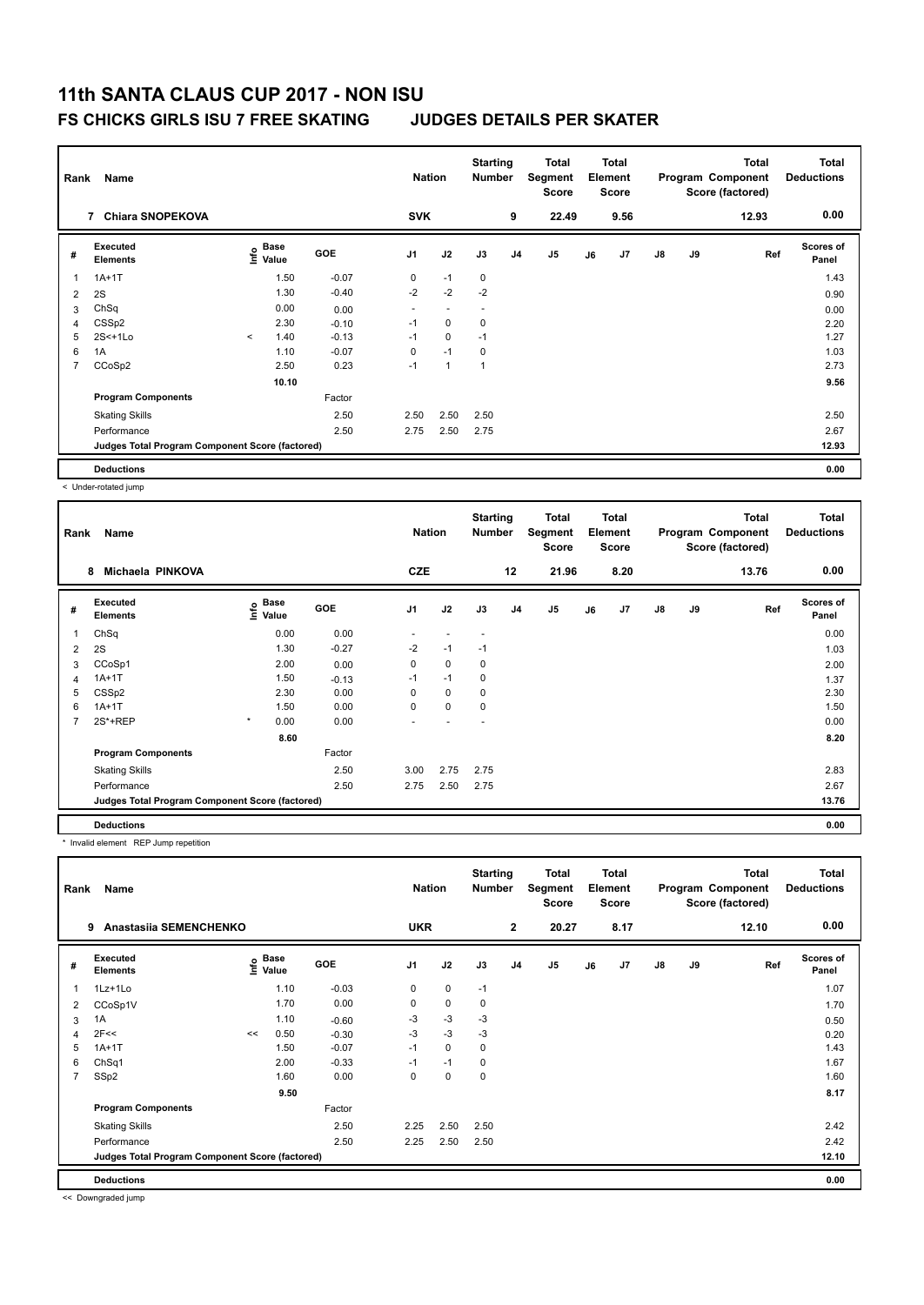### **FS CHICKS GIRLS ISU 7 FREE SKATING JUDGES DETAILS PER SKATER**

| Rank | Name                                            |         |                           |            |                | <b>Nation</b>  | <b>Starting</b><br><b>Number</b> |                | <b>Total</b><br>Segment<br><b>Score</b> |    | <b>Total</b><br>Element<br><b>Score</b> |    |    | Total<br>Program Component<br>Score (factored) | <b>Total</b><br><b>Deductions</b> |
|------|-------------------------------------------------|---------|---------------------------|------------|----------------|----------------|----------------------------------|----------------|-----------------------------------------|----|-----------------------------------------|----|----|------------------------------------------------|-----------------------------------|
| 10   | <b>Isabella NIEDERLEITNER</b>                   |         |                           |            | <b>AUT</b>     |                |                                  | 3              | 19.82                                   |    | 7.06                                    |    |    | 13.76                                          | 1.00                              |
| #    | <b>Executed</b><br><b>Elements</b>              |         | Base<br>e Base<br>⊆ Value | <b>GOE</b> | J <sub>1</sub> | J2             | J3                               | J <sub>4</sub> | J5                                      | J6 | J <sub>7</sub>                          | J8 | J9 | Ref                                            | <b>Scores of</b><br>Panel         |
| 1    | 1A                                              |         | 1.10                      | $-0.60$    | $-3$           | $-3$           | $-3$                             |                |                                         |    |                                         |    |    |                                                | 0.50                              |
| 2    | 2S                                              |         | 1.30                      | $-0.20$    | $-1$           | $-1$           | $-1$                             |                |                                         |    |                                         |    |    |                                                | 1.10                              |
| 3    | CSS <sub>p2</sub>                               |         | 2.30                      | 0.50       |                | $\overline{1}$ |                                  |                |                                         |    |                                         |    |    |                                                | 2.80                              |
| 4    | 2S<+REP                                         | $\prec$ | 0.63                      | $-0.27$    | $-2$           | $-1$           | $-1$                             |                |                                         |    |                                         |    |    |                                                | 0.36                              |
| 5    | 1A+REP                                          |         | 0.77                      | $-0.47$    | $-2$           | $-3$           | $-2$                             |                |                                         |    |                                         |    |    |                                                | 0.30                              |
| 6    | Ch <sub>Sq1</sub>                               |         | 2.00                      | 0.00       | 0              | $\mathbf 0$    | $\mathbf 0$                      |                |                                         |    |                                         |    |    |                                                | 2.00                              |
| 7    | CoSp                                            |         | 0.00                      | 0.00       | ٠              |                | $\overline{\phantom{a}}$         |                |                                         |    |                                         |    |    |                                                | 0.00                              |
|      |                                                 |         | 8.10                      |            |                |                |                                  |                |                                         |    |                                         |    |    |                                                | 7.06                              |
|      | <b>Program Components</b>                       |         |                           | Factor     |                |                |                                  |                |                                         |    |                                         |    |    |                                                |                                   |
|      | <b>Skating Skills</b>                           |         |                           | 2.50       | 2.75           | 2.75           | 2.75                             |                |                                         |    |                                         |    |    |                                                | 2.75                              |
|      | Performance                                     |         |                           | 2.50       | 2.75           | 2.50           | 3.00                             |                |                                         |    |                                         |    |    |                                                | 2.75                              |
|      | Judges Total Program Component Score (factored) |         |                           |            |                |                |                                  |                |                                         |    |                                         |    |    |                                                | 13.76                             |
|      | <b>Deductions</b>                               |         | Falls:                    | $-1.00$    |                |                |                                  |                |                                         |    |                                         |    |    |                                                | $-1.00$                           |

< Under-rotated jump REP Jump repetition

| Rank           | Name                                            |         | <b>Nation</b>     |         | <b>Starting</b><br>Number |             | Total<br>Segment<br><b>Score</b> |                | <b>Total</b><br>Element<br>Score |    |      | <b>Total</b><br>Program Component<br>Score (factored) | Total<br><b>Deductions</b> |       |                    |
|----------------|-------------------------------------------------|---------|-------------------|---------|---------------------------|-------------|----------------------------------|----------------|----------------------------------|----|------|-------------------------------------------------------|----------------------------|-------|--------------------|
| 11             | Sona NEMCOVÁ                                    |         |                   |         | <b>SVK</b>                |             |                                  | 6              | 18.30                            |    | 6.00 |                                                       |                            | 12.30 | 0.00               |
| #              | Executed<br><b>Elements</b>                     |         | e Base<br>E Value | GOE     | J <sub>1</sub>            | J2          | J3                               | J <sub>4</sub> | J5                               | J6 | J7   | J8                                                    | J9                         | Ref   | Scores of<br>Panel |
| 1              | ChSq1                                           |         | 2.00              | 0.00    | $\mathbf 0$               | $\mathbf 0$ | $\mathbf 0$                      |                |                                  |    |      |                                                       |                            |       | 2.00               |
| 2              | 1Lz+1Lo                                         |         | 1.10              | $-0.10$ | $-1$                      | $-1$        | $-1$                             |                |                                  |    |      |                                                       |                            |       | 1.00               |
| 3              | $1A < +1T$                                      | $\prec$ | 1.20              | $-0.33$ | $-2$                      | $-2$        | $-1$                             |                |                                  |    |      |                                                       |                            |       | 0.87               |
| 4              | SSp1                                            |         | 1.30              | 0.00    | $\Omega$                  | $\mathbf 0$ | 0                                |                |                                  |    |      |                                                       |                            |       | 1.30               |
| 5              | 1A<                                             | $\prec$ | 0.80              | $-0.47$ | $-2$                      | $-3$        | $-2$                             |                |                                  |    |      |                                                       |                            |       | 0.33               |
| 6              | CCoSp                                           |         | 0.00              | 0.00    | ٠                         |             |                                  |                |                                  |    |      |                                                       |                            |       | 0.00               |
| $\overline{7}$ | 1Lz                                             |         | 0.60              | $-0.10$ | $-1$                      | $-1$        | $-1$                             |                |                                  |    |      |                                                       |                            |       | 0.50               |
|                |                                                 |         | 7.00              |         |                           |             |                                  |                |                                  |    |      |                                                       |                            |       | 6.00               |
|                | <b>Program Components</b>                       |         |                   | Factor  |                           |             |                                  |                |                                  |    |      |                                                       |                            |       |                    |
|                | <b>Skating Skills</b>                           |         |                   | 2.50    | 2.50                      | 2.50        | 2.50                             |                |                                  |    |      |                                                       |                            |       | 2.50               |
|                | Performance                                     |         |                   | 2.50    | 2.25                      | 2.50        | 2.50                             |                |                                  |    |      |                                                       |                            |       | 2.42               |
|                | Judges Total Program Component Score (factored) |         |                   |         |                           |             |                                  |                |                                  |    |      |                                                       |                            |       | 12.30              |
|                | <b>Deductions</b>                               |         |                   |         |                           |             |                                  |                |                                  |    |      |                                                       |                            |       | 0.00               |

< Under-rotated jump ! Not clear edge

| Rank           | Name<br><b>Laura MIKLOVICZ</b><br>12            |                           |            |                | <b>Nation</b> | <b>Starting</b><br><b>Number</b> |                | Total<br>Segment<br><b>Score</b> |    | <b>Total</b><br>Element<br><b>Score</b> |               |    | <b>Total</b><br>Program Component<br>Score (factored) | <b>Total</b><br><b>Deductions</b> |
|----------------|-------------------------------------------------|---------------------------|------------|----------------|---------------|----------------------------------|----------------|----------------------------------|----|-----------------------------------------|---------------|----|-------------------------------------------------------|-----------------------------------|
|                |                                                 |                           |            | <b>HUN</b>     |               |                                  | 16             | 16.83                            |    | 6.90                                    |               |    | 10.43                                                 | 0.50                              |
| #              | Executed<br><b>Elements</b>                     | Base<br>e Base<br>⊆ Value | <b>GOE</b> | J <sub>1</sub> | J2            | J3                               | J <sub>4</sub> | J5                               | J6 | J7                                      | $\mathsf{J}8$ | J9 | Ref                                                   | Scores of<br>Panel                |
|                | A+1Lo                                           | 0.50                      | 0.00       | 0              | $\mathbf 0$   | $\pmb{0}$                        |                |                                  |    |                                         |               |    |                                                       | 0.50                              |
| 2              | $1F+1T$                                         | 0.90                      | 0.00       | 0              | $\mathbf 0$   | 0                                |                |                                  |    |                                         |               |    |                                                       | 0.90                              |
| 3              | <b>CUSpB</b>                                    | 1.50                      | 0.00       | 0              | $\pmb{0}$     | 0                                |                |                                  |    |                                         |               |    |                                                       | 1.50                              |
| 4              | ChSq1                                           | 2.00                      | 0.00       | 0              | $\mathbf 0$   | 0                                |                |                                  |    |                                         |               |    |                                                       | 2.00                              |
| 5              | 1F                                              | 0.50                      | 0.00       | 0              | $\pmb{0}$     | 0                                |                |                                  |    |                                         |               |    |                                                       | 0.50                              |
| 6              | 1Lo                                             | 0.50                      | $-0.30$    | $-3$           | $-3$          | -3                               |                |                                  |    |                                         |               |    |                                                       | 0.20                              |
| $\overline{7}$ | CCoSpBV                                         | 1.50                      | $-0.20$    | $-1$           | $\mathbf 0$   | $-1$                             |                |                                  |    |                                         |               |    |                                                       | 1.30                              |
|                |                                                 | 7.40                      |            |                |               |                                  |                |                                  |    |                                         |               |    |                                                       | 6.90                              |
|                | <b>Program Components</b>                       |                           | Factor     |                |               |                                  |                |                                  |    |                                         |               |    |                                                       |                                   |
|                | <b>Skating Skills</b>                           |                           | 2.50       | 2.00           | 2.00          | 2.00                             |                |                                  |    |                                         |               |    |                                                       | 2.00                              |
|                | Performance                                     |                           | 2.50       | 2.25           | 2.00          | 2.25                             |                |                                  |    |                                         |               |    |                                                       | 2.17                              |
|                | Judges Total Program Component Score (factored) |                           |            |                |               |                                  |                |                                  |    |                                         |               |    |                                                       | 10.43                             |
|                | <b>Deductions</b>                               | Falls:                    | $-0.50$    |                |               |                                  |                |                                  |    |                                         |               |    |                                                       | $-0.50$                           |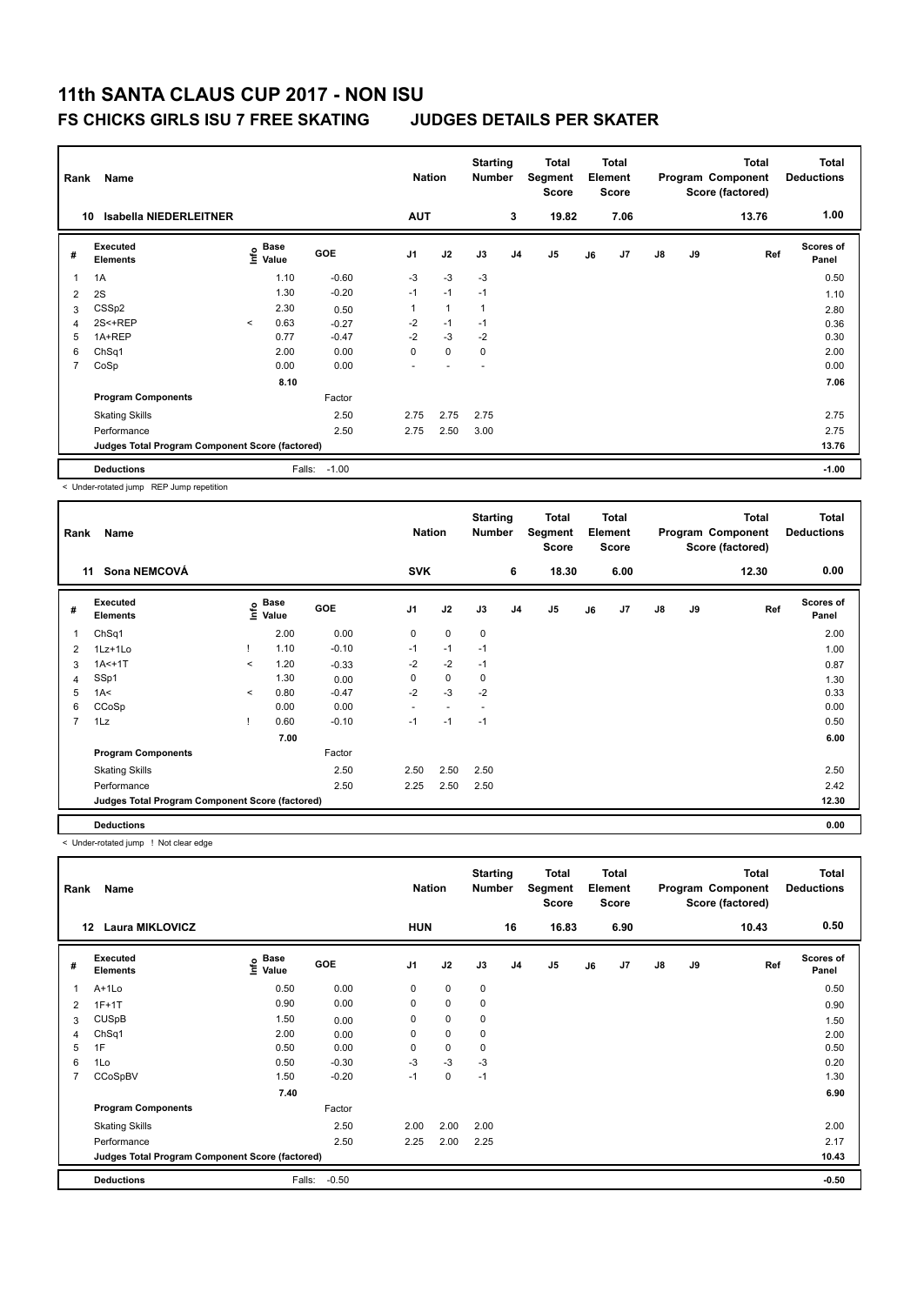### **FS CHICKS GIRLS ISU 7 FREE SKATING JUDGES DETAILS PER SKATER**

|                | Name<br>Rank<br>Réka GYÖNGYÖSI<br>13            |         |                      |         | <b>Nation</b>  |                          | <b>Starting</b><br><b>Number</b> |    | Total<br>Segment<br><b>Score</b> |    | <b>Total</b><br>Element<br><b>Score</b> |               |    | <b>Total</b><br>Program Component<br>Score (factored) | Total<br><b>Deductions</b> |
|----------------|-------------------------------------------------|---------|----------------------|---------|----------------|--------------------------|----------------------------------|----|----------------------------------|----|-----------------------------------------|---------------|----|-------------------------------------------------------|----------------------------|
|                |                                                 |         |                      |         | <b>HUN</b>     |                          |                                  | 20 | 16.36                            |    | 5.73                                    |               |    | 10.63                                                 | 0.00                       |
| #              | Executed<br><b>Elements</b>                     | lnfo    | <b>Base</b><br>Value | GOE     | J <sub>1</sub> | J2                       | J3                               | J4 | J5                               | J6 | J7                                      | $\mathsf{J}8$ | J9 | Ref                                                   | <b>Scores of</b><br>Panel  |
| -1             | $2S < +2T <$                                    | <<      | 1.30                 | $-0.40$ | $-3$           | $-1$                     | $-2$                             |    |                                  |    |                                         |               |    |                                                       | 0.90                       |
| $\overline{2}$ | $1A+1T$                                         |         | 1.50                 | $-0.20$ | $-1$           | $-2$                     | 0                                |    |                                  |    |                                         |               |    |                                                       | 1.30                       |
| 3              | 2T<<                                            | <<      | 0.40                 | $-0.30$ | $-3$           | $-3$                     | $-3$                             |    |                                  |    |                                         |               |    |                                                       | 0.10                       |
| 4              | 2S<                                             | $\prec$ | 0.90                 | $-0.27$ | $-1$           | $-3$                     | $\mathbf 0$                      |    |                                  |    |                                         |               |    |                                                       | 0.63                       |
| 5              | SSp2                                            |         | 1.60                 | 0.00    | 0              | $\mathbf 0$              | 0                                |    |                                  |    |                                         |               |    |                                                       | 1.60                       |
| 6              | ChSq                                            |         | 0.00                 | 0.00    | ۰              | $\overline{\phantom{a}}$ | $\overline{a}$                   |    |                                  |    |                                         |               |    |                                                       | 0.00                       |
| $\overline{7}$ | CCoSpBV                                         |         | 1.50                 | $-0.30$ | $-1$           | $-2$                     | 0                                |    |                                  |    |                                         |               |    |                                                       | 1.20                       |
|                |                                                 |         | 7.20                 |         |                |                          |                                  |    |                                  |    |                                         |               |    |                                                       | 5.73                       |
|                | <b>Program Components</b>                       |         |                      | Factor  |                |                          |                                  |    |                                  |    |                                         |               |    |                                                       |                            |
|                | <b>Skating Skills</b>                           |         |                      | 2.50    | 2.00           | 2.25                     | 2.25                             |    |                                  |    |                                         |               |    |                                                       | 2.17                       |
|                | Performance                                     |         |                      | 2.50    | 1.75           | 2.25                     | 2.25                             |    |                                  |    |                                         |               |    |                                                       | 2.08                       |
|                | Judges Total Program Component Score (factored) |         |                      |         |                |                          |                                  |    |                                  |    |                                         |               |    |                                                       | 10.63                      |
|                | <b>Deductions</b>                               |         |                      |         |                |                          |                                  |    |                                  |    |                                         |               |    |                                                       | 0.00                       |

< Under-rotated jump << Downgraded jump

| Rank | Name                                            |                   |            | <b>Nation</b>  |             | <b>Starting</b><br><b>Number</b> |                | Total<br>Segment<br><b>Score</b> |    | Total<br>Element<br><b>Score</b> |    |    | <b>Total</b><br>Program Component<br>Score (factored) | <b>Total</b><br><b>Deductions</b> |
|------|-------------------------------------------------|-------------------|------------|----------------|-------------|----------------------------------|----------------|----------------------------------|----|----------------------------------|----|----|-------------------------------------------------------|-----------------------------------|
|      | <b>Antonina PRASOLOVA</b><br>14                 |                   |            | <b>SVK</b>     |             |                                  | 11             | 15.43                            |    | 5.20                             |    |    | 10.23                                                 | 0.00                              |
| #    | Executed<br><b>Elements</b>                     | e Base<br>E Value | <b>GOE</b> | J <sub>1</sub> | J2          | J3                               | J <sub>4</sub> | J <sub>5</sub>                   | J6 | J <sub>7</sub>                   | J8 | J9 | Ref                                                   | Scores of<br>Panel                |
| 1    | <b>USpB</b>                                     | 1.00              | $-0.10$    | $-1$           | 0           | 0                                |                |                                  |    |                                  |    |    |                                                       | 0.90                              |
| 2    | $1S+1Lo$                                        | 0.90              | 0.00       | 0              | $\mathbf 0$ | 0                                |                |                                  |    |                                  |    |    |                                                       | 0.90                              |
| 3    | 1F+1Lo+A+SEQ                                    | 0.80              | 0.00       | 0              | $\mathbf 0$ | 0                                |                |                                  |    |                                  |    |    |                                                       | 0.80                              |
| 4    | Ch <sub>Sq1</sub>                               | 2.00              | $-0.50$    | $-1$           | $-1$        | $-1$                             |                |                                  |    |                                  |    |    |                                                       | 1.50                              |
| 5    | 1F                                              | 0.50              | 0.00       | 0              | 0           | 0                                |                |                                  |    |                                  |    |    |                                                       | 0.50                              |
| 6    | 1Lz                                             | 0.60              | 0.00       | 0              | $\mathbf 0$ | $\mathbf 0$                      |                |                                  |    |                                  |    |    |                                                       | 0.60                              |
|      |                                                 | 5.80              |            |                |             |                                  |                |                                  |    |                                  |    |    |                                                       | 5.20                              |
|      | <b>Program Components</b>                       |                   | Factor     |                |             |                                  |                |                                  |    |                                  |    |    |                                                       |                                   |
|      | <b>Skating Skills</b>                           |                   | 2.50       | 1.75           | 2.00        | 2.00                             |                |                                  |    |                                  |    |    |                                                       | 1.92                              |
|      | Performance                                     |                   | 2.50       | 2.00           | 2.25        | 2.25                             |                |                                  |    |                                  |    |    |                                                       | 2.17                              |
|      | Judges Total Program Component Score (factored) |                   |            |                |             |                                  |                |                                  |    |                                  |    |    |                                                       | 10.23                             |
|      | <b>Deductions</b>                               |                   |            |                |             |                                  |                |                                  |    |                                  |    |    |                                                       | 0.00                              |

**Total Deductions Total Program Component Score (factored) Total Element Segment Score Total Score Starting Rank Name Nation Number # Executed Elements Base Value GOE J1 J2 J3 J4 J5 J6 J7 J8 J9 Scores of Panel** 1 1A 1A 1.10 -0.60 -3 -3 -3 **Ref**  1A 0.50 **Info 15 Dorina SZIGETI HUN 10 14.81 5.73 9.58 0.50** 2 USpB 1.00 -0.20 -1 -1 0 0.80 3 1Lz+1Lo ! 1.10 -0.07 -1 0 -1 1.03 4 1F 0.50 0.00 0 0 0 0.50 5 1Lz+1T ! 1.00 -0.10 -1 -1 -1 0.90 6 ChSq1 2.00 0.00 0 0 0 2.00 7 CoSp 0.00 0.00 - - - 0.00 **6.70** 5.73 **Program Components**  Skating Skills 1.75 2.00 1.75 Factor 2.50 1.75 2.00 1.75 2.00 1.75 2.00 2.50 and 2.50 and 2.50 and 2.83 Performance 2.50 2.00 2.00 2.00 2.00 **Deductions** Falls: -0.50 **-0.50 Judges Total Program Component Score (factored) 9.58**

! Not clear edge